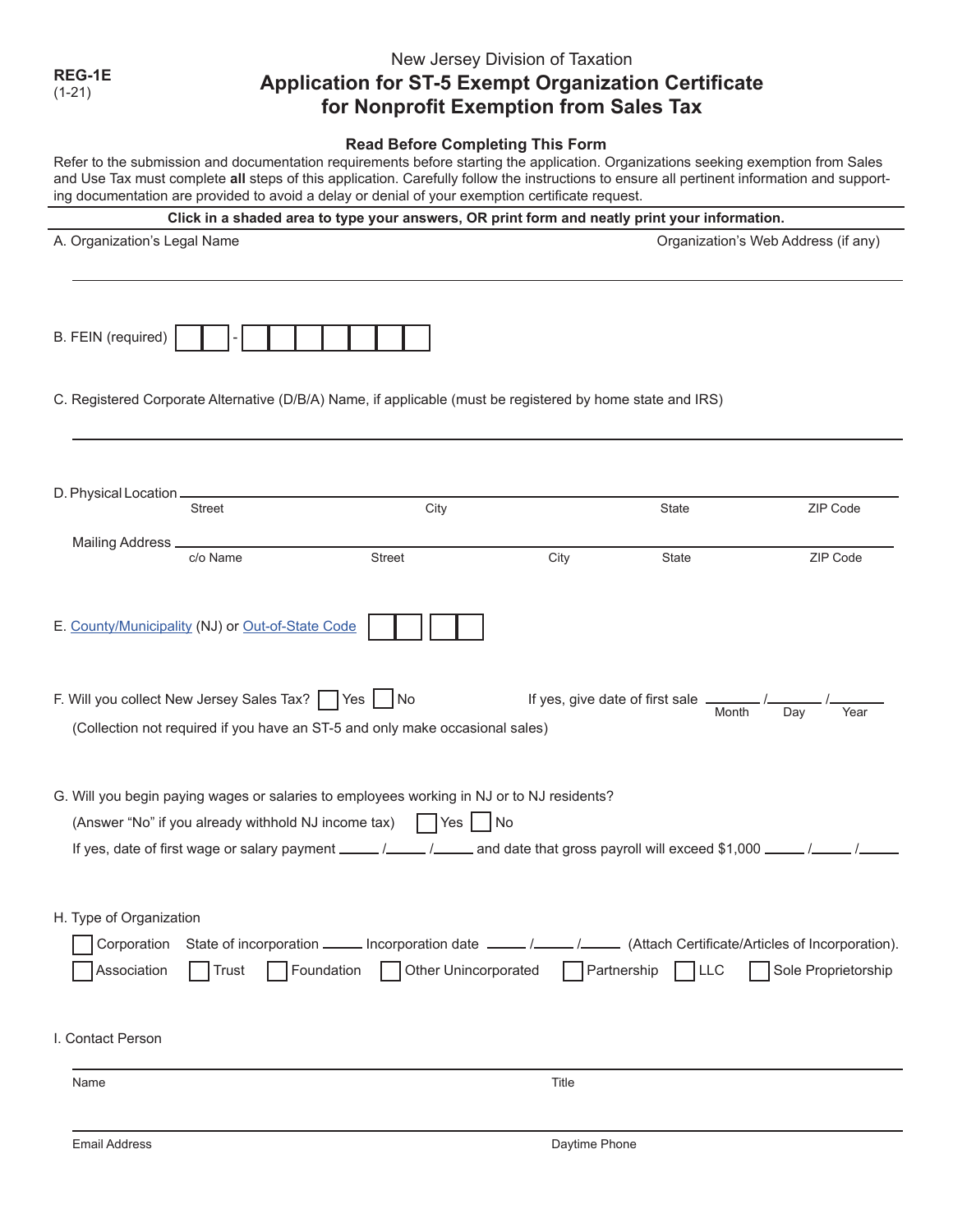### J. Provide the following information for responsible officers.

| Name (Last Name, First, MI) | SSN/Title | Home Address (Street, City, State, ZIP Code) |
|-----------------------------|-----------|----------------------------------------------|
| Print:                      | SSN*:     |                                              |
| Sign:                       | Title:    |                                              |
| Print:                      | SSN*:     |                                              |
| Sign:                       | Title:    |                                              |
| Print:                      | SSN*:     |                                              |
| Sign:                       | Title:    |                                              |
| Print:                      | SSN*:     |                                              |
| Sign:                       | Title:    |                                              |
| Print:                      | SSN*:     |                                              |
| Sign:                       | Title:    |                                              |

\*Required

Provide a summary of the organization's primary organizational purpose and main activities.

K. Identify your organization by purpose for which you are claiming exempt status:

| children and animals<br>Volunteer fire company, rescue, ambulance, first aid, or emergency company/squad<br>Veterans organization, National Guard, Marine Corps post, association, or organization, or affiliated auxiliaries/ societies<br>Parent-Teacher Association (PTA) or Parent Teacher Organization (PTO) or Booster Club<br>Church or religious organization<br>Federal or New Jersey governmental (including its instrumentalities and political subdivisions)<br>New Jersey private school<br>Public or private school - states other than New Jersey<br>Other: |                                                                                                                                        |
|----------------------------------------------------------------------------------------------------------------------------------------------------------------------------------------------------------------------------------------------------------------------------------------------------------------------------------------------------------------------------------------------------------------------------------------------------------------------------------------------------------------------------------------------------------------------------|----------------------------------------------------------------------------------------------------------------------------------------|
|                                                                                                                                                                                                                                                                                                                                                                                                                                                                                                                                                                            | 501(c)(3) formed and organized exclusively for charitable, scientific, literary, educational purposes and the prevention of cruelty to |
|                                                                                                                                                                                                                                                                                                                                                                                                                                                                                                                                                                            |                                                                                                                                        |
|                                                                                                                                                                                                                                                                                                                                                                                                                                                                                                                                                                            |                                                                                                                                        |
|                                                                                                                                                                                                                                                                                                                                                                                                                                                                                                                                                                            |                                                                                                                                        |
|                                                                                                                                                                                                                                                                                                                                                                                                                                                                                                                                                                            |                                                                                                                                        |
|                                                                                                                                                                                                                                                                                                                                                                                                                                                                                                                                                                            |                                                                                                                                        |
|                                                                                                                                                                                                                                                                                                                                                                                                                                                                                                                                                                            |                                                                                                                                        |
|                                                                                                                                                                                                                                                                                                                                                                                                                                                                                                                                                                            |                                                                                                                                        |
|                                                                                                                                                                                                                                                                                                                                                                                                                                                                                                                                                                            |                                                                                                                                        |

L. If a branch or chapter, has the parent/central organization received an exemption from the IRS under IRC 501(c)(3) that applies to subordinate branches or chapters? The Yes No

If yes, submit a copy of the group determination letter from the IRS.

| Here<br>Sign | Certification: I certify that the information given in this application is complete and correct to the best of my knowledge and belief<br>and any accompanying documents submitted are true copies, and that I am authorized to sign this application |                                        |                           |  |
|--------------|-------------------------------------------------------------------------------------------------------------------------------------------------------------------------------------------------------------------------------------------------------|----------------------------------------|---------------------------|--|
|              |                                                                                                                                                                                                                                                       |                                        | Date $\frac{\sqrt{2}}{2}$ |  |
|              | Upload this application and supporting documents to<br>www.nj.gov/treasury/taxation/njonrs.shtml and use PO Box 269.                                                                                                                                  | <b>OFFICIAL USE ONLY</b><br><b>DLN</b> |                           |  |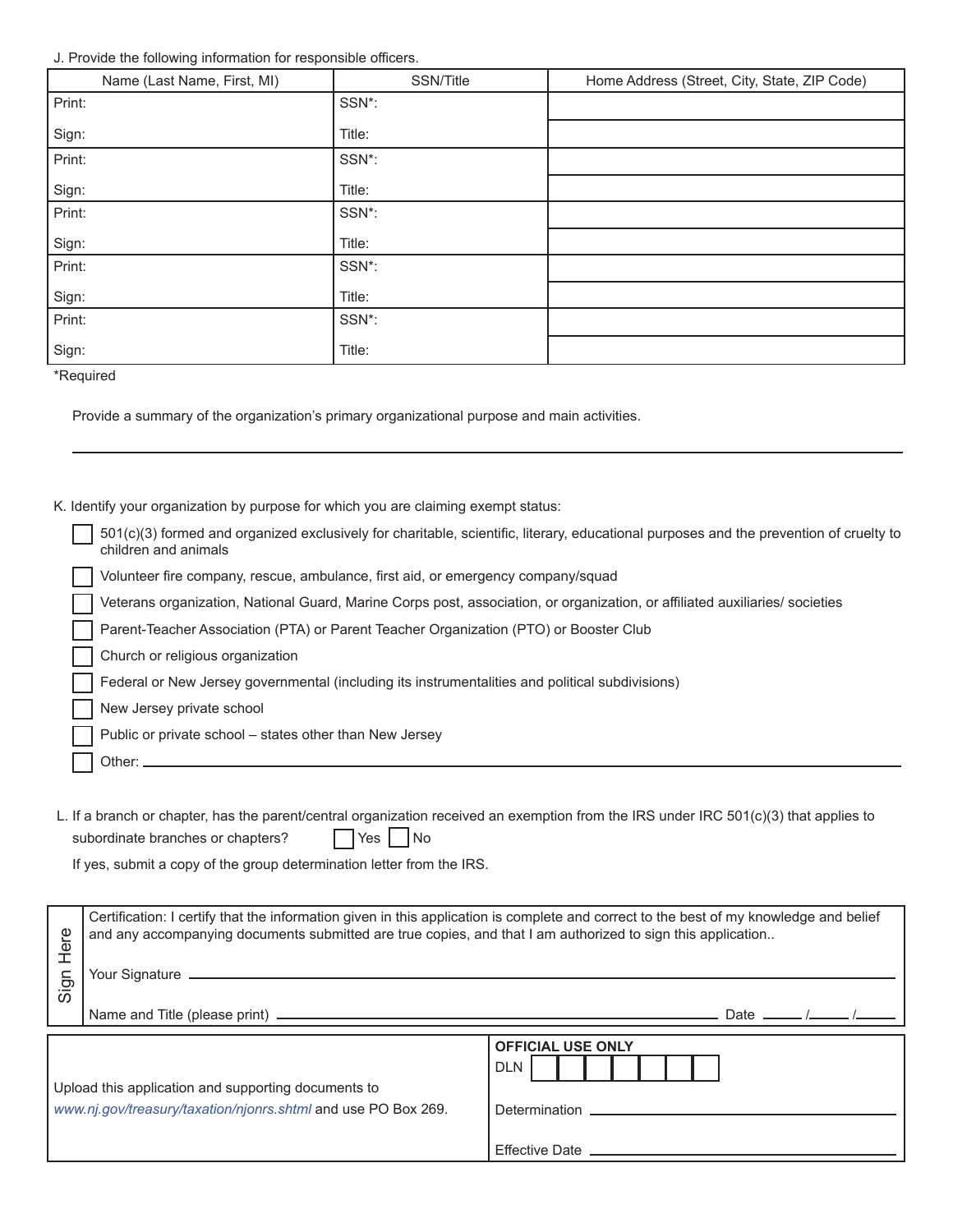# **New Jersey Division of Taxation Application for Exempt Organization Certificate (Form ST-5)**

## **Submission Requirements**

## **Organizations That Should File the REG-1E**

If all requirements are not met, do not file this form.

- Organization that has 501(c)(3) exempt status as determined by the IRS that has been formed and is organized exclusively for charitable, scientific, literary, or educational purposes, or the prevention of cruelty to children and animals;
- Volunteer fire company, rescue, ambulance, first aid, or emergency company or squad;
- Veterans, National Guard or Marine Corps post, association, or organization, or affiliated auxiliaries/societies;
- Local chapter of the Red Cross;
- PTA, PTO, or booster club;
- Church or religious organization;
- New Jersey private school; and
- Private or public school from states other than New Jersey.

**Note:** You cannot use an exemption certificate issued by another state to claim exemption of goods and services purchased in New Jersey.

### **How to File**

Organizations seeking exemption from New Jersey Sales and Use Tax must complete all steps of the REG-1E application. You must also provide all pertinent information and supporting documentation to avoid a delay or the denial of your exemption certificate request. The Division may require additional documentation. There is no fee to file the REG-1E application.

To submit the application, upload the documents and all correspondence and requests to *[www.nj.gov/treasury/taxation/](https://www.nj.gov/treasury/taxation/njonrs.shtml) [njonrs.shtml](https://www.nj.gov/treasury/taxation/njonrs.shtml)* and use PO Box 269. This will help avoid any delays and improve the process.

If you are unable to submit the application and supporting documents online, call (609) 984-5739 for further instructions.

### **Required Documentation**

Most organizations are required to submit the following to demonstrate eligibility for exemption:

- 1. A completed application (Form REG-1E) signed and dated by an officer, trustee, or responsible party;
- 2. Determination of Exempt Status. Submit the most recent copy of an IRS determination letter establishing exemption from certain federal taxes under an IRC 501(c) code. Most organizations applying that are formed and organized exclusively for charitable, scientific, literary, or educational purposes or for the prevention of cruelty to children and animals should have IRC 501(c)(3) exemption status;
	- a. As referenced in "Section L" of the line-by-line instructions, if your organization is a branch or chapter of a parent or central organization that has a group exemption that includes your organization, you must submit a copy of the parent or central organization's group exemption determination letter issued by the IRS. In addition, you must provide a letter issued by the parent or central organization stating that your organization is covered under its group exemption and is in good standing; or the listing issued to the IRS substantiating that your organization is one of the subordinate branches or chapters of the parent or central organization that the group exemption covers.
	- b. Exceptions to the IRS 501(c)(3) determination letter requirement are for veterans' organizations; volunteer fire, rescue, first aid, and emergency companies; PTAs/PTOs and booster clubs (when associated with national organizations); public schools outside of New Jersey; and organizations organized and operated exclusively for religious purposes. Veterans' organizations and their auxiliaries may submit IRS 501(c)(19) determination letters, fire and emergency companies/squads may submit whatever 501(c) letter the IRS has issued.
- 3. Confirmation of Incorporation or Registration. Submit a copy of the Certificate of Incorporation or Public Filing Registration issued by your organization's home state. The documentation should show the date of filing. Include relevant amendments to formation documents;
- 4. If your organization is unincorporated, submit a copy of any official confirmed registration filed with your home state. Formation or other governing documents such as Articles of Association, Constitution, Charter, Trust Agreement, or Bylaws should be dated and signed by your organization's governing body or a responsible person;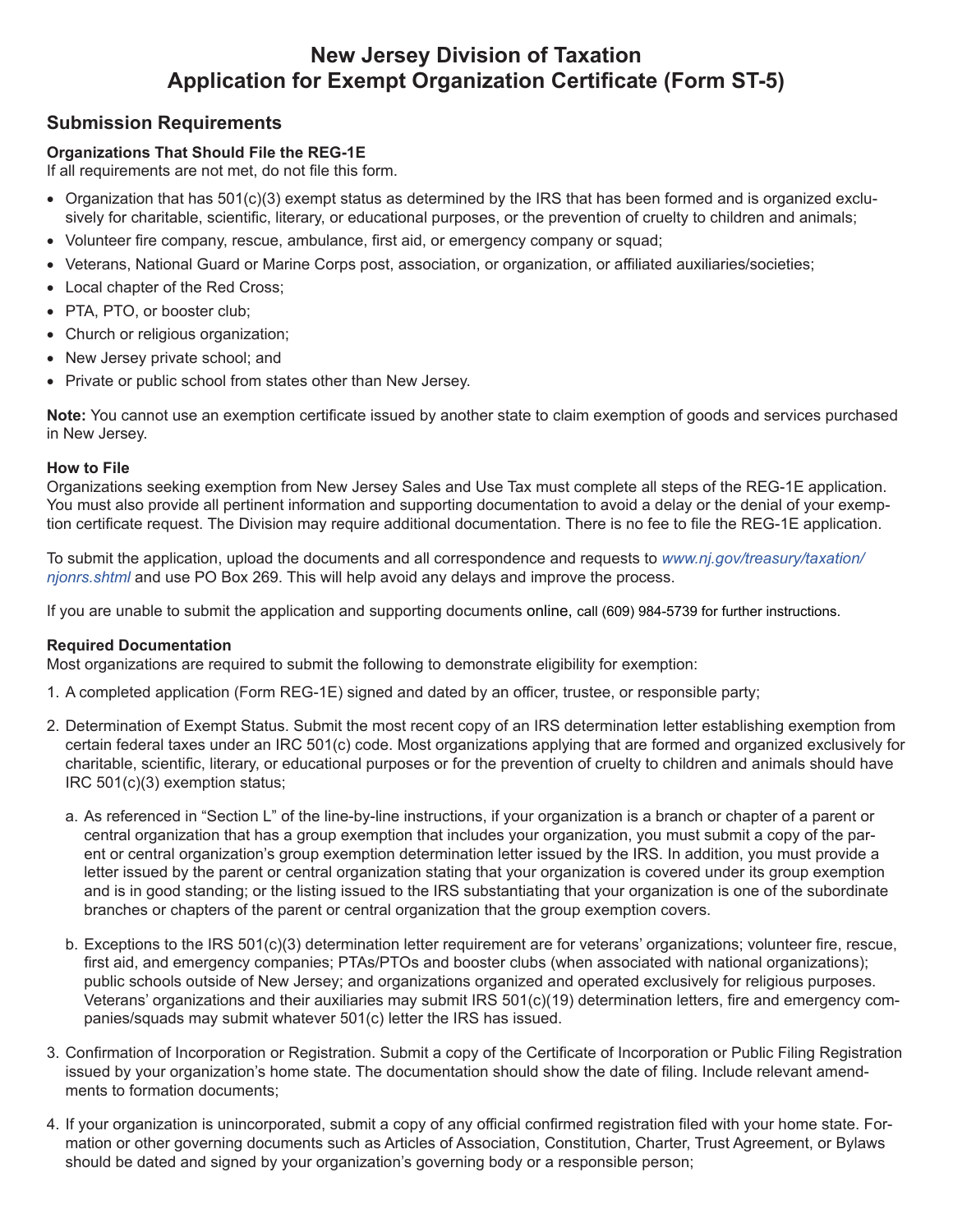5. A copy of your organization's formation/governing documents that show the organization is eligible for exempt status in New Jersey as referenced in the "Purpose of Documentation" section above. The required language may be included in the following types of documents;

| Certificate of Incorporation | <b>Trust Agreement</b> |
|------------------------------|------------------------|
| Articles of Incorporation    | Charter                |
| Articles of Association      | Constitution           |
| <b>Operating Agreement</b>   | Bylaws*                |

\* While an organization may contain several documents that contain the same required provisions, you do not have to send multiple documents if a single document contains all the required language demonstrating the requisite eligibility for exemption. For example, if your organization's Articles of Incorporation has all the necessary provisions, (including business purpose), you do not have to send a copy of the Bylaws.

Formation and governing documents must be presented as formal legal documents that are signed and dated by the appropriate officers or trustees of the governing body. The documents should not be in "draft" form and must be complete. Single pages copied from a larger document are not acceptable unless the entire document is exceptionally long (over 30 pages).

If possible, the requisite language should be identified in the document(s) by highlighting, underlining, placing asterisks, or other acceptable markings on the appropriate pages.

6. Public schools from states other than New Jersey do not generally have IRS 501(c) letters. A public school from a state other than New Jersey should submit a copy of its letterhead, and in lieu of formation documents, may also submit a copy of a state charter or a sales tax exemption certificate/letter issued by its home state.

## **Line-By-Line Instructions**

### **Section A**

**Organization's Legal Name.** Enter the legal name, which should be the same name as on formation documents and the IRS determination letter (if applicable).

**Organization's Web Address (if any).** Enter your organization's URL or other web address where general information about the organization can be found.

### **Section B**

**FEIN.** Enter the federal employer identification number (FEIN) assigned to your organization by the IRS. The application cannot be processed without a valid FEIN.

### **Section C**

**Registered Corporate Alternative (D/B/A) Name.** Enter the alternate or trade name your organization may be known by (doing business as) if it is a name other than the legal name. The alternative or trade name must be registered with the organization's home state (appropriate documentation must be provided). If there is no alternative or trade name, leave this section blank.

### **Section D**

**Physical Location.** Enter the street address, city, state, and ZIP Code of your organization.

**Mailing address.** Enter a contact name and a valid address where the ST-5 should be mailed.

### **Section E**

**County/Municipality (NJ) or Out-of-State Code.** Enter the appropriate [code](#page-5-0).

### **Section F**

**Sales Tax Collection.** Check the appropriate box to indicate whether your organization will collect New Jersey Sales Tax. If you check "Yes," provide the date of the first sale in New Jersey.

### **Section G**

**Employee Wages/Salaries.** Check the appropriate box to indicate whether your organization will begin paying wages or salaries to employees working in New Jersey or to New Jersey residents. If you check "Yes," provide the date of the first wage or salary payment and the date that gross payroll will exceed \$1,000. Check "No" if you already withhold NJ Income Tax.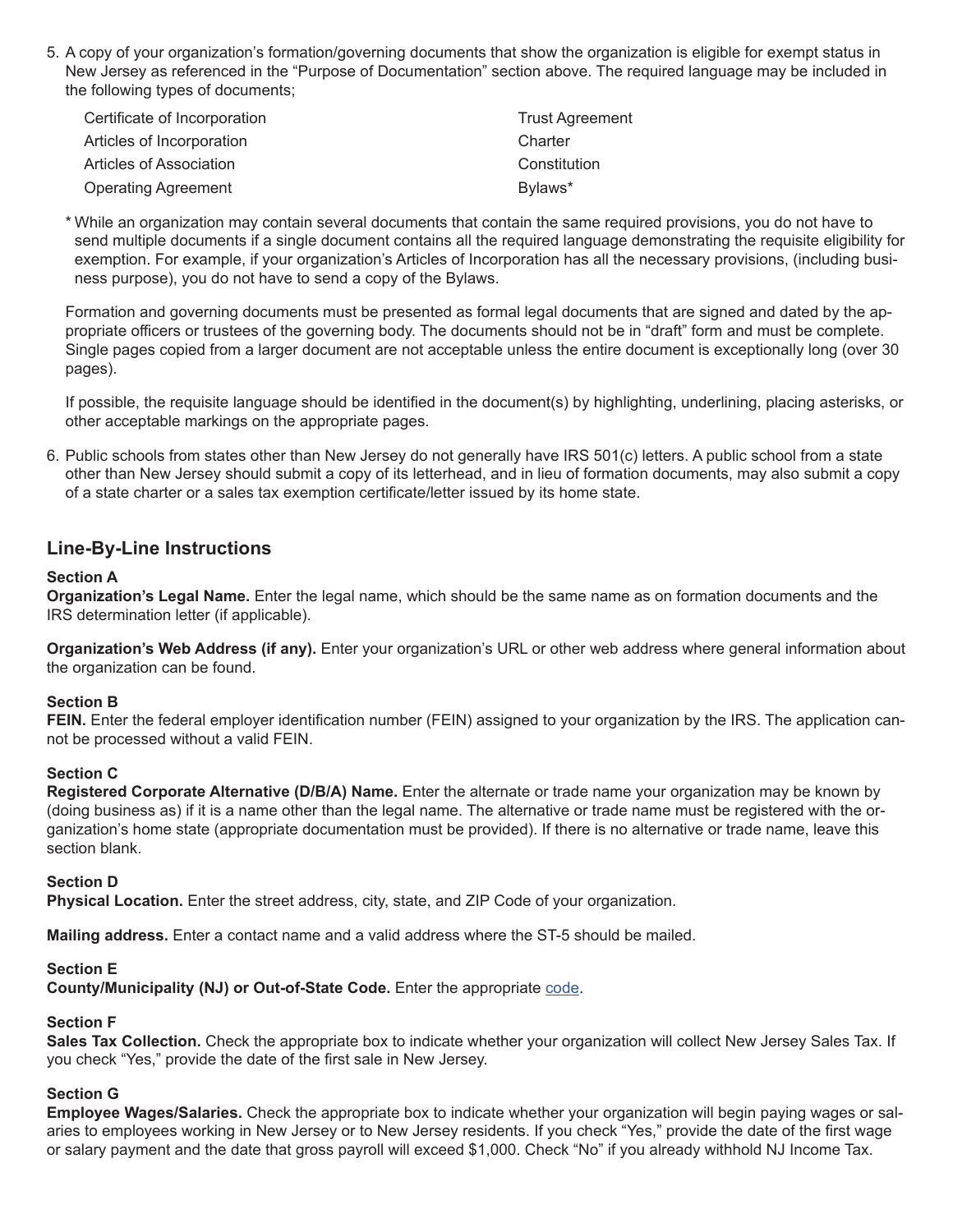## **Section H**

**Type of Organization.** Check the box next to the organization's formation classification.

- An incorporated organization must enter the state of incorporation and the date of the incorporation. Use the date that reflects when the incorporation was filed with the state of incorporation (submit Filing Certificate/Articles of Incorporation).
- An unincorporated organization may provide other types of formation or governing documentation such as Articles of Association, Constitution, Charter, Trust Agreement, or Bylaws.

### **Section I**

**Contact Person.** Enter the name, title, email address, and phone number of a person affiliated with your organization who has the requisite knowledge to answer questions related to the application.

### **Section J**

**Responsible Officers.** Enter the names and contact information, including Social Security number, title, and home address, of all the officers of your organization.

**Purpose and Primary Activities.** In one brief statement summarize the primary purpose of your organization and its main activities.

### **Section K**

**Organization's Exempt Purpose.** Check the box next to the category that best describes your organization's exempt purpose. If your organization's exempt purpose is not specifically listed, check "Other" and write a brief description of what you consider the exemption type to be.

### **Section L**

**Group Exemptions.** If your organization is a branch or chapter of a parent or central organization that has a group exemption that includes your organization, check "Yes." You must submit a copy of the parent or central organization's group exemption determination letter issued by the IRS and other supporting documentation. (See subsection 2a under "Required Documentation" on page 3.)

## **Certification and Authorized Signature**

**Signature of Officer or Responsible Person.** The application must be signed by a corporate officer or trustee who is responsible for the information provided. Enter the title of the person who signed the form. If not incorporated, a responsible person should sign the application.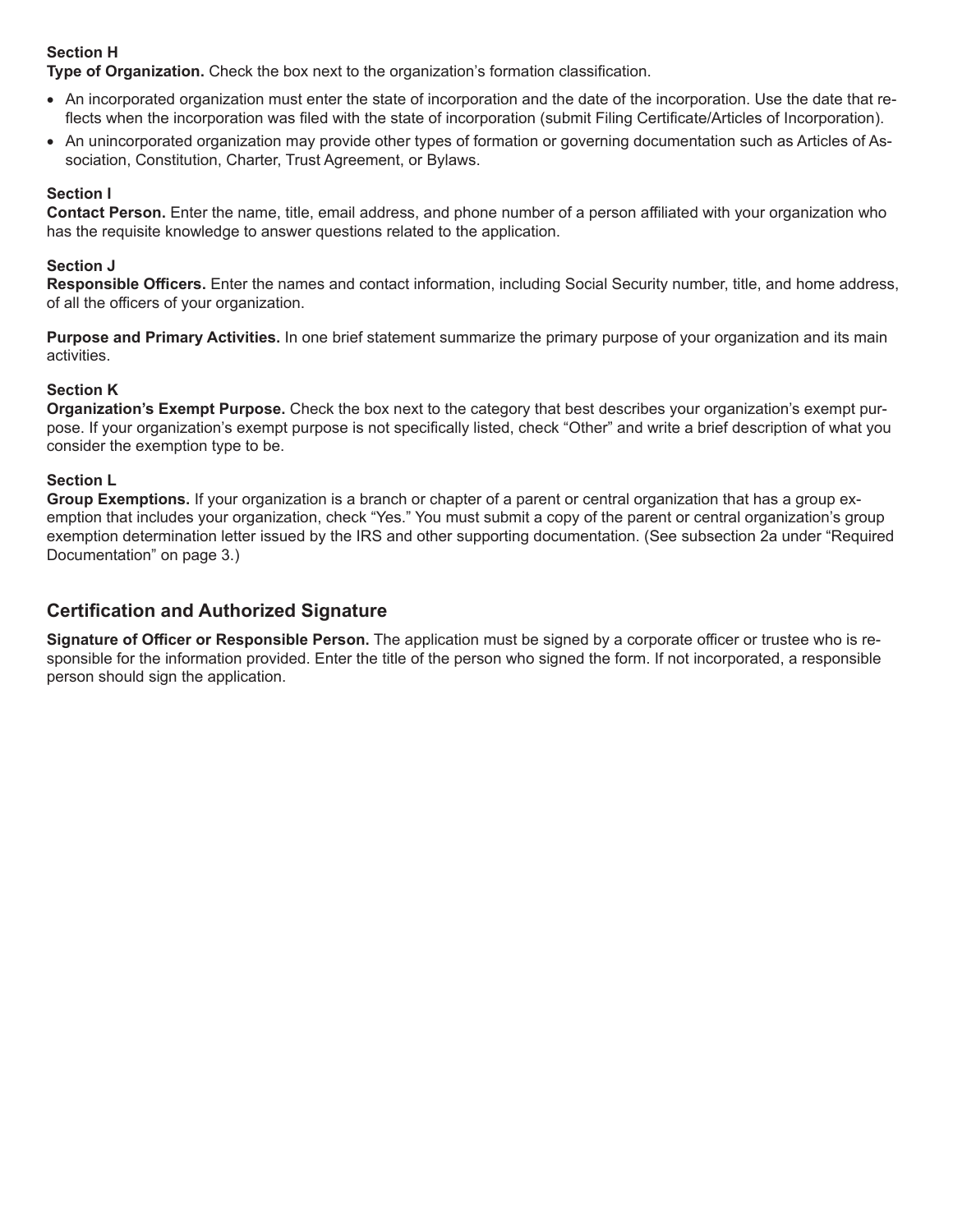#### **New Jersey County/Municipality Codes Enter the Appropriate Four-Digit Number in the Boxes Provided in Item E.**

#### **Location Code Municipality**

**ATLANTIC COUNTY** 0101 Absecon City 0102 Atlantic City 0103 Brigantine City 0104 Buena Bor. 0105 Buena Vista Twp. 0106 Corbin City City 0107 Egg Harbor City 0108 Egg Harbor Twp. 0109 Estell Manor City 0110 Folsom Bor. 0111 Galloway Twp. 0112 Hamilton Twp. 0113 Hammonton Town 0114 Linwood City 0115 Longport Bor. 0116 Margate City 0117 Mullica Twp. 0118 Northfield City 0119 Pleasantville City 0120 Port Republic City 0121 Somers Point City 0122 Ventnor City 0123 Weymouth Twp.

#### **BERGEN COUNTY**

0201 Allendale Bor. 0202 Alpine Bor. 0203 Bergenfield Bor. 0204 Bogota Bor. 0205 Carlstadt Bor. 0206 Cliffside Park Bor. 0207 Closter Bor. 0208 Cresskill Bor. 0209 Demarest Bor. 0210 Dumont Bor. 0211 Elmwood Park Bor. 0212 East Rutherford Bor. 0213 Edgewater Bor. 0214 Emerson Bor. 0215 Englewood City 0216 Englewood Cliffs Bor. 0217 Fair Lawn Bor. 0218 Fariview Bor. 0219 Fort Lee Bor. 0220 Franklin Lakes Bor. 0221 Garfield City 0222 Glen Rock Bor. 0223 Hackensack City 0224 Harrington Park Bor. 0225 Hasbrouck Heights Bor. 0226 Haworth Bor. 0227 Hillsdale Bor. 0228 Hohokus Bor. 0229 Leonia Bor. 0230 Little Ferry Bor. 0231 Lodi Bor. 0232 Lyndhurst Twp. 0233 Mahwah Twp. 0234 Maywood Bor. 0235 Midland Park Bor. 0236 Montvale Bor. 0237 Moonachie Bor. 0238 New Milford Bor. 0239 North Arlington Bor. 0240 Northvale Bor. 0241 Norwood Bor. 0242 Oakland Bor. 0243 Old Tappan Bor. 0244 Oradell Bor. 0245 Palisades Park Bor. 0246 Paramus Bor. 0247 Park Ridge Bor. 0248 Ramsey Bor. 0249 Ridgefield Bor. 0250 Ridgefield Park Village 0251 Ridgewood Village 0252 Riveredge Bor. 0253 Rivervale Twp. 0254 Rochelle Park Twp. 0255 Rockleigh Bor. 0256 Rutherford Bor. 0257 Saddle Brook Twp. 0258 Saddle River Bor. 0259 South Hackensack Twp.

#### **Location Code Municipality**

0260 Teaneck Twp. 0261 Tenafly Bor. 0262 Teterboro Bor. 0263 Upper Saddle River Bor. 0264 Waldwick Bor. 0265 Wallington Bor. 0266 Washington Twp. 0267 Westwood Bor. 0268 Woodcliff Lake Bor. 0269 Wood-Ridge Bor. 0270 Wyckoff Twp.

#### **BURLINGTON COUNTY**

0301 Bass River Twp. 0302 Beverly City 0303 Bordentown City 0304 Bordentown Twp. 0305 Burlington City 0306 Burlington Twp. 0307 Chesterfield Twp. 0308 Cinnaminson Twp. 0309 Delanco Twp. 0310 Delran Twp. 0311 Eastampton Twp. 0312 Edgewater Park Twp. 0313 Evesham Twp. 0314 Fieldsboro Bor. 0315 Florence Twp. 0316 Hainesport Twp. 0317 Lumberton Twp. 0318 Mansfield Twp. 0319 Maple Shade Twp. 0320 Medford Twp. 0321 Medford Lakes Bor. 0322 Moorestown Twp. 0323 Mount Holly Twp. 0324 Mount Laurel Twp. 0325 New Hanover Twp. 0326 No. Hanover Twp. 0327 Palmyra Bor. 0328 Pemberton Bor. 0329 Pemberton Twp. 0330 Riverside Twp. 0331 Riverton Bor. 0332 Shamong Twp. 0333 Southampton Twp. 0334 Springfield Twp. 0335 Tabernacle Twp. 0336 Washington Twp. 0337 Westampton Twp. 0338 Willingboro Twp. 0339 Woodland Twp. 0340 Wrightstown Bor.

#### **CAMDEN COUNTY**

0401 Audubon Bor. 0402 Audubon Park Bor. 0403 Barrington Bor. 0404 Bellmawr Bor. 0405 Berlin Bor. 0406 Berlin Twp. 0407 Brooklawn Bor. 0408 Camden City 0409 Cherry Hill Twp. 0410 Chesilhurst Bor. 0411 Clementon Bor. 0412 Collingswood Bor. 0413 Gibbsboro Bor. 0414 Gloucester City 0415 Gloucester Twp. 0416 Haddon Twp. 0417 Haddonfield Bor. 0418 Haddon Heights Bor. 0419 Hi Nella Bor. 0420 Laurel Springs Bor. 0421 Lawnside Bor. 0422 Lindenwold Bor. 0423 Magnolia Bor. 0424 Merchantville Bor. 0425 Mt. Ephraim Bor. 0426 Oaklyn Bor. 0427 Pennsauken Twp. 0428 Pine Hill Bor. 0429 Pine Valley Bor.

#### <span id="page-5-0"></span>**Location Code Municipality**

0430 Runnemede Bor. 0431 Somerdale Bor. 0432 Stratford Bor. 0433 Tavistock Bor. 0434 Voorhees Twp. 0435 Waterford Twp. 0436 Winslow Twp. 0437 Woodlynne Bor.

#### **CAPE MAY COUNTY**

0501 Avalon Bor. 0502 Cape May City 0503 Cape May Point Bor. 0504 Dennis Twp. 0505 Lower Twp. 0506 Middle Twp. 0507 North Wildwood City 0508 Ocean City City 0509 Sea Isle City City 0510 Stone Harbor Bor. 0511 Upper Twp. 0512 West Cape May Bor. 0513 West Wildwood Bor. 0514 Wildwood City 0515 Wildwood Crest Bor. 0516 Woodbine Bor.

#### **CUMBERLAND COUNTY**

0601 Bridgeton City 0602 Commercial City 0603 Deerfield Twp. 0604 Downe Twp. 0605 Fairfield Twp. 0606 Greenwich Twp. 0607 Hopewell Twp. 0608 Lawrence Twp. 0609 Maurice River Twp. 0610 Millville City 0611 Shiloh Bor. 0612 Stow Creek Twp. 0613 Upper Deerfield Twp. 0614 Vineland City

#### **ESSEX COUNTY**

0701 Belleville Twp. 0702 Bloomfield Twp. 0703 Caldwell Borough Twp. 0704 Cedar Grove Twp. 0705 East Orange City 0706 Essex Fells Twp. 0707 Fairfield Twp. 0708 Glen Ridge Twp. 0709 Irvington Twp. 0710 Livingston Twp. 0711 Maplewood Twp. 0712 Millburn Twp. 0713 Montclair Twp. 0714 Newark City 0715 North Caldwell Twp. 0716 Nutley Twp. 0717 Orange City Twp. 0718 Roseland Bor. 0719 South Orange Village 0720 Verona Twp. 0721 West Caldwell Twp. 0722 West Orange Twp.

#### **GLOUCESTER COUNTY**

0801 Clayton Bor. 0802 Deptford Twp. 0803 East Greenwich Twp. 0804 Elk Twp. 0805 Franklin Twp. 0806 Glassboro Bor. 0807 Greenwich Twp. 0808 Harrison Twp. 0809 Logan Twp. 0810 Mantua Twp. 0811 Monroe Twp. 0812 National Park Bor. 0813 Newfield Bor. 0814 Paulsboro Bor. 0815 Pitman Bor. 0816 South Harrison Twp.

#### **Location Code Municipality**

0817 Swedesboro Bor. 0818 Washington Twp. 0819 Wenonah Bor. 0820 West Deptford Twp. 0821 Westville Bor. 0822 Woodbury City 0823 Woodbury Heights Bor. 0824 Woolwich Twp.

#### **HUDSON COUNTY**

0901 Bayonne City 0902 East Newark Bor. 0903 Guttenberg Town 0904 Harrison Town 0905 Hoboken City 0906 Jersey City City 0907 Kearny Town 0908 North Bergen Twp. 0909 Secaucus Town 0910 Union City City 0911 Weehawken Twp. 0912 West New York

#### **HUNTERDON COUNTY**

1001 Alexandria Twp. 1002 Bethlehem Twp. 1003 Bloomsbury Bor. 1004 Califon Bor. 1005 Clinton Town 1006 Clinton Twp. 1007 Delaware Twp. 1008 East Amwell Twp. 1009 Flemington Bor. 1010 Franklin Twp. 1011 Frenchtown Bor. 1012 Glen Gardner Bor. 1013 Hampton Bor. 1014 High Bridge Bor. 1015 Holland Twp. 1016 Kingswood Twp. 1017 Lambertville City 1018 Lebanon Bor. 1019 Lebanon Twp. 1020 Milford Bor. 1021 Raritan Twp. 1022 Readington Twp. 1023 Stockton Bor. 1024 Tewksbury Twp. 1025 Union Twp. 1026 West Amwell Twp.

#### **MERCER COUNTY**

1101 East Windsor Twp. 1102 Ewing Twp. 1103 Hamilton Twp. 1104 Hightstown Bor. 1105 Hopewell Bor. 1106 Hopewell Twp. 1107 Lawrence Twp. 1108 Pennington Bor. 1109 Princeton Bor. 1110 Princeton Twp. 1111 Trenton City 1112 Washington Twp. 1113 West Windsor Twp.

#### **MIDDLESEX COUNTY**

1201 Carteret Bor. 1202 Cranbury Twp. 1203 Dunellen Bor. 1204 East Brunswick 1205 Edison Twp. 1206 Helmetta Bor. 1207 Highland Park Bor. 1208 Jamesburg Bor. 1209 Metuchen Bor. 1210 Middlesex Bor. 1211 Milltown Bor. 1212 Monroe Twp. 1213 New Brunswick City 1214 North Brunswick Twp. 1215 Old Bridge Twp. 1216 Perth Amboy City 1217 Piscataway Twp.